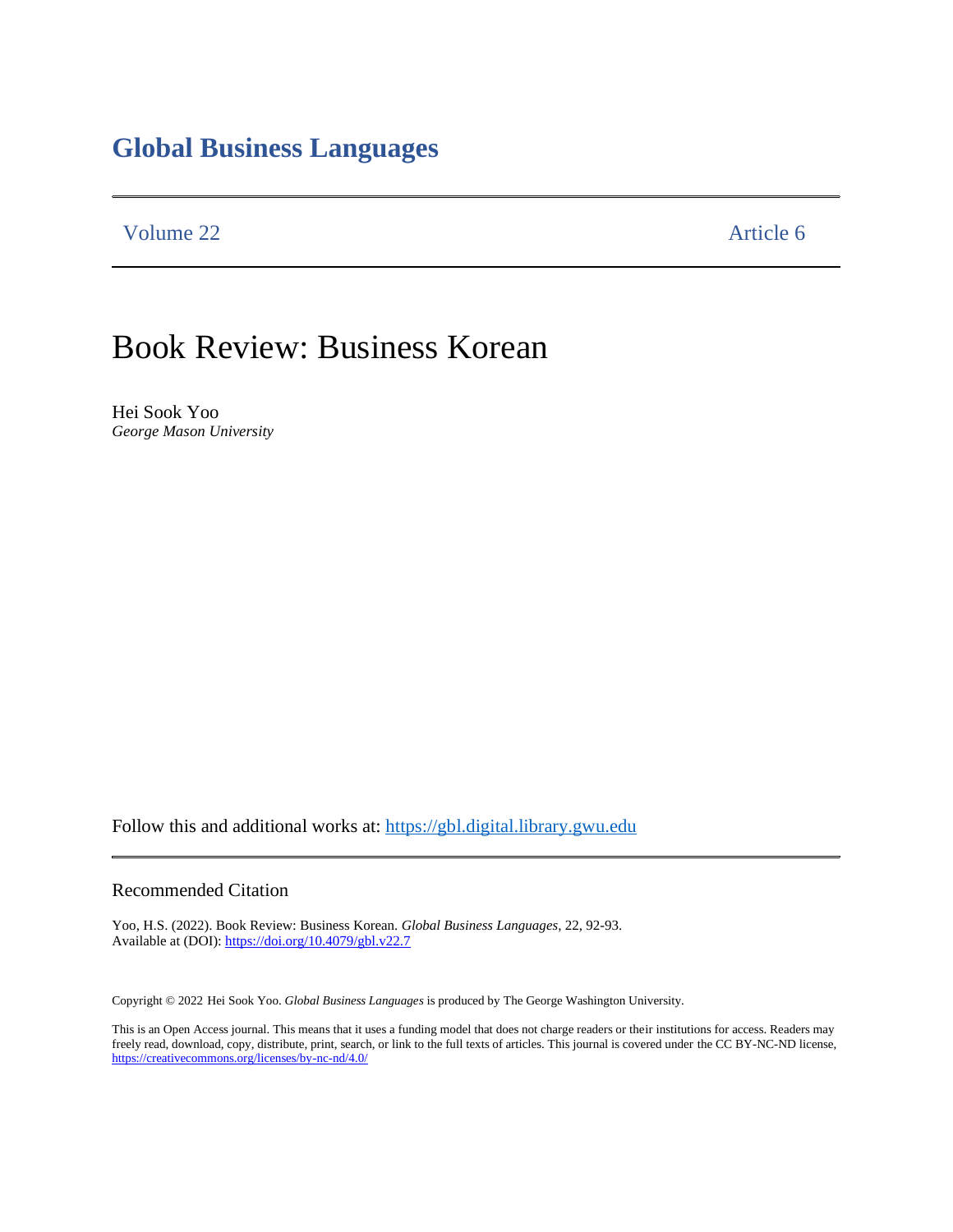#### **REVIEW**

### [Young-Key Kim-Renaud](https://www.amazon.com/s/ref=dp_byline_sr_book_1?ie=UTF8&field-author=Young-Key+Kim-Renaud&text=Young-Key+Kim-Renaud&sort=relevancerank&search-alias=books) and [Miok Pak.](https://www.amazon.com/s/ref=dp_byline_sr_book_2?ie=UTF8&field-author=Miok+Pak&text=Miok+Pak&sort=relevancerank&search-alias=books) *Business Korean* 비즈니스 한국어*.* The Routledge Course in Business Korean, 1st Edition. 2018. 214 pp. ISBN-10: 1138291390

The Routledge Course in *Business Korean* is a textbook for teaching Korean business language at intermediate and advanced levels. As one of the first published volumes to highlight business communication in Korean, this textbook provides readers with business-focused language and cultural learning.

The book consists of fifteen units, each of which addresses a topic that is related to the business context in everyday life in Korea, including peak season and off season, employment, job interview, housing in Korea, new employee and office life, work place etiquette, working outside of the office, happy hour with colleagues and drinking etiquette, company organization and tasks at work, marketing, business trips, customer service, and corporate social responsibility and contributions. There are review sections for every three units and business case studies with vocabulary lists for every five units. In addition, there are three additional sections, titled "Business case" in the textbook, which describe the text of an article about an authentic business experience or situation. Considering the publication year of the first edition of the book, it seems that this part may need to be updated. Also, questions or activities would make the contents more useful.

At the back of the book readers will find grammar pattern lists, Korean-English glossaries, English- Korean glossaries, and audio scripts, all of which are arranged to help learners study. The grammar pattern lists are organized by units with appropriate information that is easy to find. Every unit covers business-related topics that build understanding with key vocabulary, grammatical expressions, and Chinese characters (Hanjas) under the relevant and practical learning objectives. It contains exercises for grammar patterns and questions. A corresponding dialogue is presented in each unit, followed by several vocabulary words and four grammatical expressions. Also, example sentences of grammatical expressions are presented in English to help learners understand their meaning.

Ten letters of Hanjas are introduced and taught in each lesson according to related topics. Since this only introduces the meaning and sound of Hanjas, it would have been beneficial if the vocabulary used, or if example sentences of the corresponding Hanjas, were added. Adding Hanjas is one of the strengths of this book since there are many words composed of Chinese characters in business vocabulary in Korean. Understanding Chinese characters can help learners practice Korean business terminology, which could be improved by including usage examples.

In terms of the ease of use, logical layout, and structure across units, each unit is structured and arranged consistently so that students can read vocabulary and grammar related to business topics and then practice conversation and writing. The conversation part is included for learners to continue practicing in professional contexts, and the four skills are placed in balance in each unit. Unit 1 includes a unique start with a title of "Peak season and off season." This is different from other business Korean textbooks, such as *Business Korean* published by Yonsei University in 2009, in that it covers useful conversation content applicable to learners studying or living abroad. In a conversation with two friends, they discuss the peak and off-peak period of booking flights. The authentic situations will be especially interesting to college students who study or live abroad.

The units of the book are arranged in order as the interlocutor arrives in Korea, has an interview for a job, and deals with workplace etiquette, dinner parties, business trips, etc.,